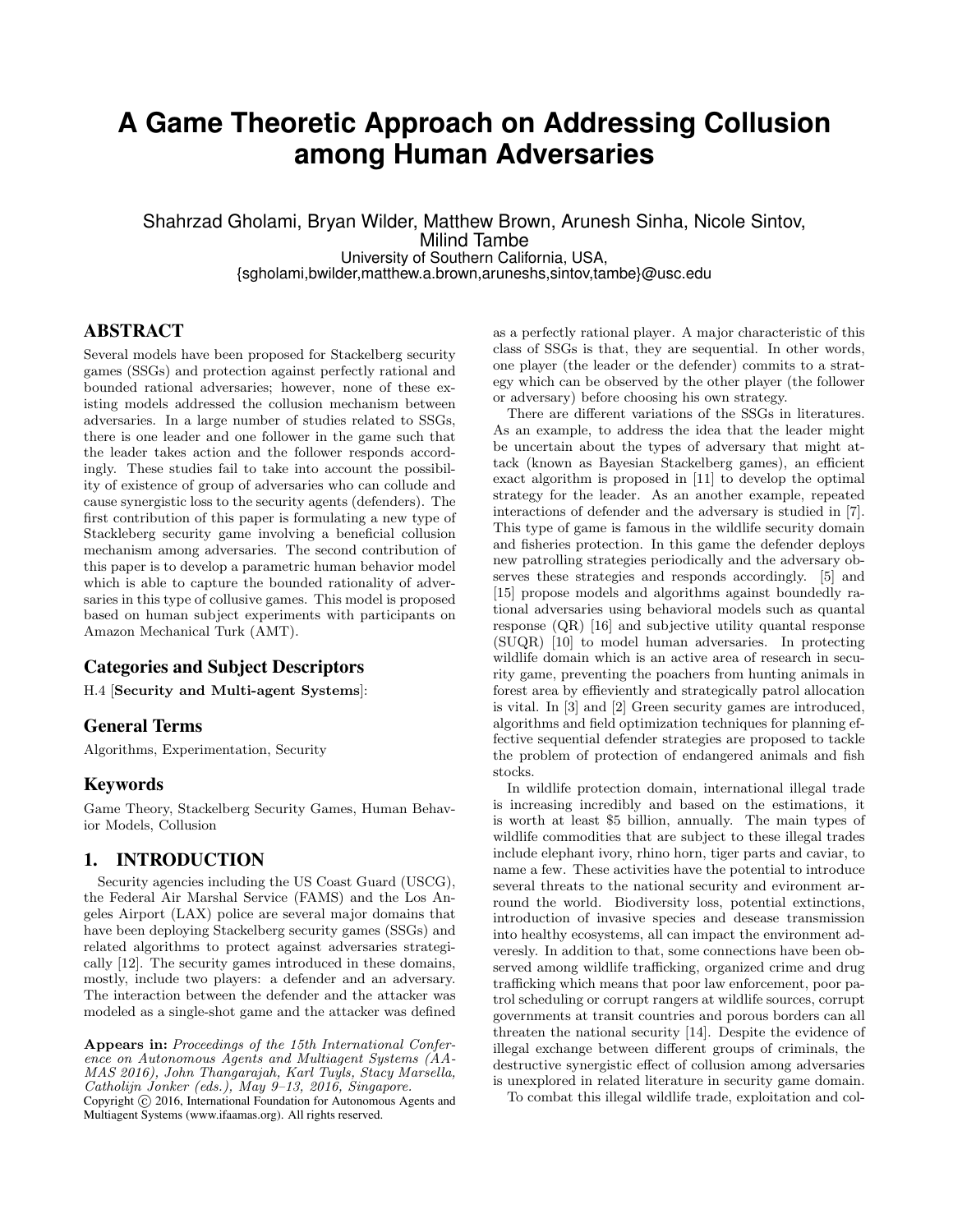laboration among criminals and adversaries, this papers addresses a new type of security game in which there are three players, one defender, who is the leader, and two adversaries who are the followers and have the option of collusion with each other. Each adversary has access to his own targets but he can team up with another adversary to share all of the pay-offs with him. Each of these adversaries can be a representative for either a poacher who is directly hunting in the field or a trader who is illegally exchanging the animals or financing other illegal commodities via animal trafficking.

# 2. COLLUSIVE SECURITY GAME

In this section, a detailed analysis of the collusive security games for rational adversaries is presented.

### 2.1 Collusive game model: Tertiary case

A generic security game problem as a normal form Stackelberg game has two players, a defender and an attacker. In the collusive form of the game which we study in this paper, there can be one defender, Θ, and more than one attacker,  $\Psi_1,...,\Psi_N$ , where N is the total number of attackers and similar to normal Stackelberg games, defender is the leader and attackers are the followers. In this subsection, we focus on the zero-sum games with one leader and two followers, such that followers can attack separate targets, but they have two options: i) attack their own targets individually and earn pay-offs independently or ii) attack their own targets individually but collude with each other and share all of the pay-offs equally. Attackers pay-off are not identical in the two above mentioned cases. There are some extra bonus reward,  $\epsilon$ , for collusive attacking that can motivate the adversaries for collusion.

To discuss this more precisely, let  $T = \{t_1, ..., t_n\}$  be a set of targets that may be attacked by adversaries such that  $T_1$ is a subset of targets available to the first attacker and  $T_2$  is a subset of targets available to the second attacker, where  $T_2 = T - T_1$ . The defender has m resources to cover the targets. Depending on whether a target is covered by the defender, two different cases might happen at each target. For the game with two adversaries, there two targets that are attacked by the adversaries, so four different situations might happen in total. Table 1 summarizes the players' pay-off in all possible cases when the attackers are attacking individually.  $U_{\Theta}^u(t_1)$  and  $U_{\Theta}^u(t_2)$  indicates the defender's pay-off at uncovered targets  $t_1$  and  $t_2$  attacked by attacker one,  $\Psi_1$ , and attacker two  $\Psi_2$ , respectively. Similarly,  $U^c_{\Theta}(t_1)$ and  $U_{\Theta}^{c}(t_2)$  indicates the defender's pay-off for the case of covered targets.  $U_{\Psi_1}^u(t_1)$  and  $U_{\Psi_2}^u(t_2)$  indicates the pay-off of attackers,  $\Psi_1$  and  $\Psi_2$ , at uncovered targets  $t_1$  and  $t_2$ , respectively. Likewise,  $U_{\Psi_1}^c(t_1)$  and  $U_{\Psi_2}^c(t_2)$  indicates the attackers' pay-off for the case of covered targets. If attackers

Table 1: Pay-offs for individual attacks

| Attackers: $\Psi_1, \Psi_2$                       | Defender: $\Theta$                                   |
|---------------------------------------------------|------------------------------------------------------|
| $U_{\Psi_1}^u(t_1), U_{\Psi_2}^u(t_2)$            | $U_{\Theta}^{u}(t_1) + U_{\Theta}^{u}(t_2)$          |
| $U_{\Psi_1}^u(t_1), U_{\Psi_2}^c(t_2)$            | $U_{\Theta}^{u}(t_1) + U_{\Theta}^{c}(t_2)$          |
| $\overline{U^c_{\Psi_1}}(t_1), U^u_{\Psi_2}(t_2)$ | $\overline{U_{\Theta}^{c}}(t_1)+U_{\Theta}^{u}(t_2)$ |
| $U_{\Psi_1}^c(t_1), U_{\Psi_2}^c(t_2)$            | $ U_{\Theta}^{c}(t_1)+U_{\Theta}^{c}(t_2) $          |

collude with each other they will share all of their achievements fifty-fifty. Additionally, they will achieve a bonus reward,  $\epsilon$ , per any uncovered attack by them. As we assumed a zero-sum game, this bonus value will be deducted from the defender's pay-off. Table 2 summarize the adversaries and defender pay-offs in all possible situations when attackers are colluding. In more details, in both Tables 1 and 2, the first row indicates the pay-offs for the successful attacks by both adversaries. The second and third rows show the pay-offs for the situations that only one of the attackers succeeds and the last rows indicates the case of failure for both attackers.

Table 2: Pay-offs for collusive attacks

| Each attacker: $\Psi_1$ or $\Psi_2$                                   | Defender: $\Theta$                                 |
|-----------------------------------------------------------------------|----------------------------------------------------|
| $(U_{\Psi_1}^u(t_1)+U_{\Psi_2}^u(t_2)+2\epsilon)/2$                   | $U_{\Theta}^u(t_1)+U_{\Theta}^u(t_2)-2\epsilon$    |
| $\left( U_{\Psi_1}^u(t_1) + U_{\Psi_2}^c(t_2) + \epsilon \right) / 2$ | $U_{\Theta}^{u}(t_1)+U_{\Theta}^{c}(t_2)-\epsilon$ |
| $(U_{\Psi_1}^c(t_1)+U_{\Psi_2}^u(t_2)+\epsilon)/2$                    | $U_{\Theta}^{c}(t_1)+U_{\Theta}^{u}(t_2)-\epsilon$ |
| $\left( U_{\Psi_1}^c(t_1) + U_{\Psi_2}^c(t_2) \right) / 2$            | $ U_{\Theta}^{c}(t_1)+U_{\Theta}^{c}(t_2) $        |

The coverage vector,  $C$ , gives the probability that each target is covered,  $c_t$ , and the attack vector A gives the probability of attacking a target, which we restrict to attack a single target with the probability 1 (With this assumption SSE solution still exists [8].). For a given coverage and attack vector, expected utility of the defender is shown in Equation 1 and for a given coverage vector, the expected utility of the defender, at each target, is shown in Equation 2. By replacing  $\Theta$  with  $\Psi$ , the same notation applies for expected utility of the attacker. The attack set,  $\Gamma(C)$ , is also defined in Equation 3 which contains all targets with the maximum expected utility for the attackers given coverage vector C.

$$
U_{\Theta}(C, A) = \sum_{t \in T} a_t (c_t \cdot U_{\Theta}^c + (1 - c_t) U_{\Theta}^u)
$$
 (1)

$$
U_{\Theta}(t, C) = c_t \cdot U_{\Theta}^c + (1 - c_t)U_{\Theta}^u \tag{2}
$$

$$
\Gamma(C) = \{ t : U_{\Psi}(t, C) \ge U_{\Psi}(t', C) \quad \forall t' \in T \} \tag{3}
$$

### 2.2 ERASER based solution for generating the optimal defender strategy

The ERASER algorithm, proposed in [8], takes a security game as input and solves for an optimal defender coverage vector corresponding to a SSE strategy through a mixed integer linear program (MILP). The original formulation was developed for SSGs including one defender and one adversary. Using the same idea, we developed a new form of MILP which solves for an optimal defender coverage vector in presence of collusion between two adversaries, presented in Equation 4-20. In all of the equations, nc stands for not colluding cases and c stands for colluding cases. Equation 5 defines the integer variables  $a_t^{nc}$ ,  $a_t^c$  are, respectively, attackers' actions for when they do not collude and when they collude.  $\alpha_1$  and  $\alpha_2$  are decision variables that indicate each adversary's decision for collusion and  $\beta$  is the decision made in the game based on  $\alpha_1$  and  $\alpha_2$ . Meaning that, if both adversaries are inclined to collude, then  $\beta$  will be equal to 1. Equation19 and 20 enforce this constraint. Equations 6 and 7 along with 5 forces that attack vector to assign a single target probability 1. Equation 8 forces that coverage vector to probabilities in range [0, 1] and Equation 9 restricts the coverage by the number of the defender resources. Equations 10 and 11 indicate the defender expected utilities in colluding and not colluding cases. In equations 12 to 18, Z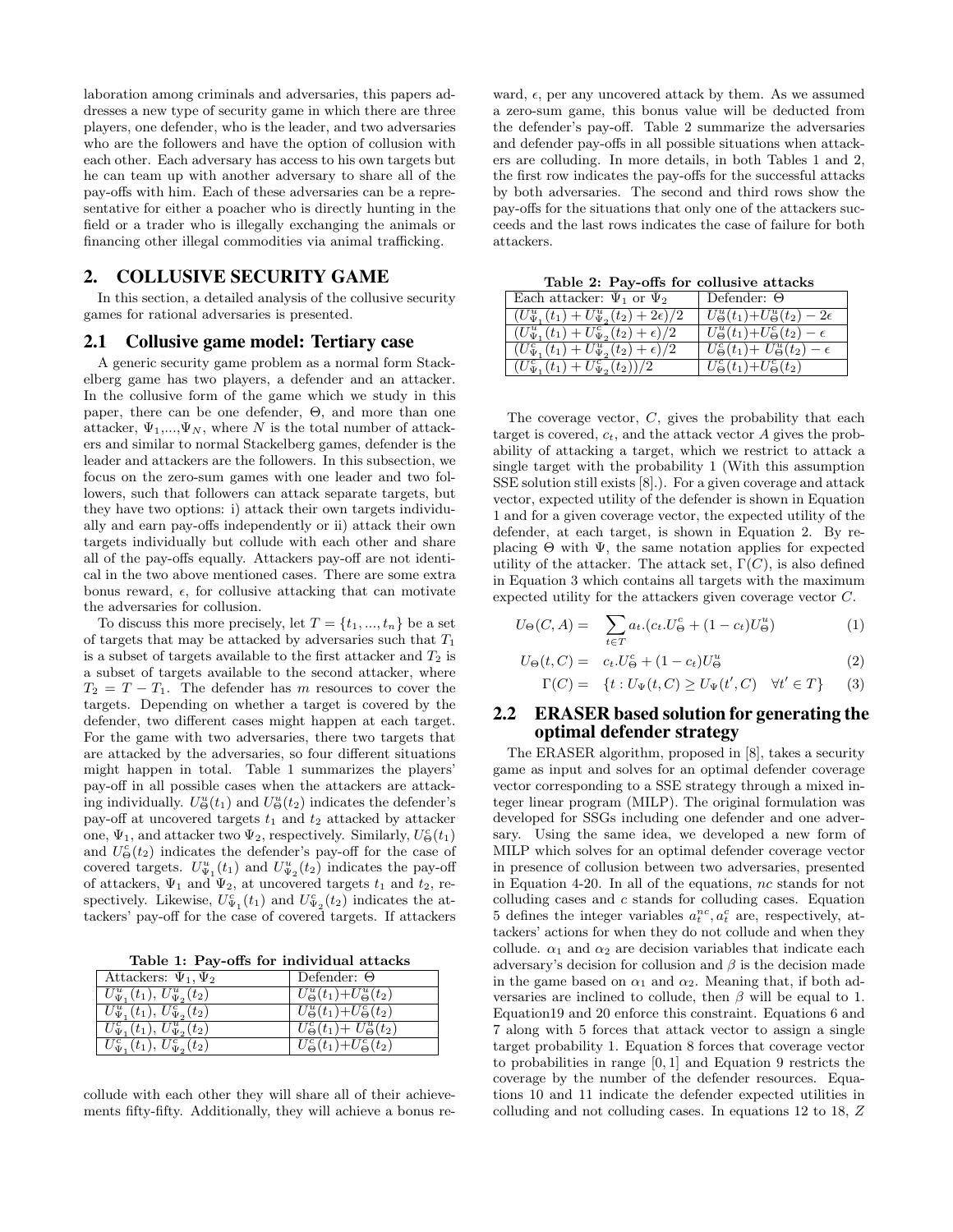is a large constant relative to the maximum pay-off value. Equation 12 and 13 define the defender's expected pay-off, contingent on the target attacked when attackers are not colluding and colluding, respectively. Equation 14 and 15 defines the expected utility of the attackers in colluding and non-colluding situations.

$$
max \quad d \tag{4}
$$

$$
a_t^{nc}, a_t^c, \alpha_1, \alpha_2, \beta \in \{0, 1\} \qquad \forall t \in T_1 \cup T_2 \quad (5)
$$

$$
\sum_{t_i \in T_i} a_{t_i}^{nc} = 1 \qquad i = 1, 2 \qquad (6)
$$

$$
\sum_{t_i \in T_i} a_{t_i}^c = 1 \qquad i = 1, 2 \qquad (7)
$$

$$
c_t \in [0,1] \quad \forall t \in T_1 \cup T_2 \quad (8)
$$

$$
\sum c_t \leq m \quad (9)
$$

$$
\forall t_i \in T_i, \quad i = 1, 2: \\
U_0^{nc}(t_1, t_2, C) = U_{\Theta}(t_1, C) + U_{\Theta}(t_2, C) \tag{10}
$$

 $t \in T$ 

$$
U_{\Theta}^{c}(t_{1}, t_{2}, C) = U_{\Theta}(t_{1}, C) + U_{\Theta}(t_{2}, C) -
$$
  

$$
(1 - c_{t_{1}})\epsilon - (1 - c_{t_{2}})\epsilon \quad (11)
$$

$$
d - U^{nc}_{\Theta}(t_1, t_2, C) \leq (1 - a_{t_1}^{nc})Z + (1 - a_{t_2}^{nc})Z + \beta Z \qquad (12)
$$

$$
d - U_{\Theta}^{c}(t_1, t_2, C) \leq (1 - a_{t_1}^{c})Z + (1 - a_{t_2}^{c})Z + (1 - \beta)Z \qquad (13)
$$

$$
U_{\Psi_i}^{nc}(t_i, C) = U_{\Psi_i}(t_i, C)
$$
\n(14)

$$
U_{\Psi_i}^c(t_i, C) = U_{\Psi_i}(t_i, C) + (1 - c_{t_i})\epsilon
$$
 (15)

$$
0 \le k_i^{nc} - U_{\Psi_i}^{nc}(t_i, C) \le (1 - a_{t_i}^{nc})Z \tag{16}
$$

$$
0 \le k_i^c - U_{\Psi_i}^c(t_i, C) \le (1 - a_{t_i}^c)Z \tag{17}
$$

$$
i = 1, 2:
$$
  

$$
-\alpha_i Z \le k_i^{nc} - \frac{1}{2} (k_1^c + k_2^c) \le (1 - \alpha_i) Z
$$
 (18)

$$
\beta \leq \alpha_i \tag{19}
$$

$$
(\alpha_1 + \alpha_2) \leq \ \beta + 1 \tag{20}
$$

Equation 16 and 17 constrain the attackers to select a strategy in attack set of  $C$  in each situation. So the last four constraints are mutual best responses of defender and attacker in either colluding or non-colluding situations. Equation 18 forces each attacker to make his decision based on comparing the shared pay-off in collusion and his individual pay-off for non-colluding situation.

To formalize the solution concept further, the leader choose

a strategy first, then given this strategy the followers play a Nash equilibrium. Ties between equlibria are broken as:

- 1. Equilibria with  $\beta = 1$  are chosen over equilibria in which  $\beta = 0$  if both followers obtain strictly higher utility in the  $\beta = 1$  equilibrium.
- 2. In all other cases, the followers break ties in favor of the leader.

Given this, the leader's strategy is chosen to maximize his utility.

THEOREM 1. Any solution to the above MILP is an equilibrium of the game.

PROOF. We start by showing that the followers play a Nash equilibrium. Let  $(a_{t_i}^*, \alpha_i^*)$  be the action of one of the followers produced by the MILP where  $t_i$  is the target to attack and  $\alpha_i$  is the decision of whether to collude. Let  $(a_{t_i}, \alpha_i)$  be an alternative action. We need to show that the follower cannot obtain strictly higher utility by switching from  $(a_{t_i}^*, \alpha_i^*)$  to  $(a_{t_i}, \alpha_i)$ .

If  $\alpha_{t_i}^* = \alpha_{t_i}$ , then Equations 16 and 17 imply that  $a_{t_i}$ already maximizes the follower's utility.

If,  $\alpha_{t_i}^* \neq \alpha_{t_i}$  then Equations 18 implies that  $(a_{t_i}^*, \alpha_i^*)$ yields at least as much utility as  $(a_{t_i}, 1 - \alpha_i^*)$ , for the  $a_{t_i}$ which maximizes the follower's utility given that they make the opposite decision about collusion. So,  $(a_{t_i}^*, \alpha_i^*)$  yields at least as much utility as  $(a_{t_i}, \alpha_i)$  as well.

Lastly, we need to verify that the two tie-breaking rules are respected. For the first, note that in Equation 18, both followers compute the utility for collusion assuming that the other will also collude. So, if follower  $i$  would be best off in an equilibria with  $\beta = 1$ , the MILP requires that  $\alpha_i = 1$ . This implies that if both followers receive strictly highest utility in an equilibrium with  $\beta = 1$ , both will set  $\alpha = 1$  as required. In all other cases, the objective is simply maximizing  $d$ , so ties will be broken in favor of the defender.

The following observations and propositions hold for the games with symmetric reward distribution between the two adversaries.

OBSERVATION 1. The defender's main strategy is to break the collusion between them by enforcing an imbalance in resource allocation on both sides.

In other words, the optimal solution satisfy  $\theta \neq 0$  where  $\theta = |x_1 - x_2|, x_i = \sum_{t_i \in T_i} c_{t_i}$  is the resource fraction on side of the attacker i such that  $x_1 + x_2 = m$  for the case of two adversaries in the game. This approach put one of the attackers in a better situation so he refuses to collude.

To analyze the effect of the imbalance in resource allocation on defender expected pay-off, we added another constraint to the MILP formulation shown in Equation 21. With this constraint, we will be able to keep the resource imbalance at an arbitrary level,  $\delta$ . For the case of symmetric reward distribution, WLOG, we can fix the first attacker to be the one who receives higher payoff and simply linearize the following equation; however generally, we can divide the equation into two separate linear constraints.

$$
|k_1^{nc} - k_2^{nc}| = \delta \tag{21}
$$

**OBSERVATION 2.** By varying the  $\delta$ , one of the following cases can happen:

1. For  $\delta < \delta^*$ ,  $k_i^{nc} - \frac{1}{2}$  $\frac{1}{2}(k_1^c + k_2^c) < 0$  for both attackers and consequently  $\alpha_i = 1$  for  $i = 1, 2$ . In other words,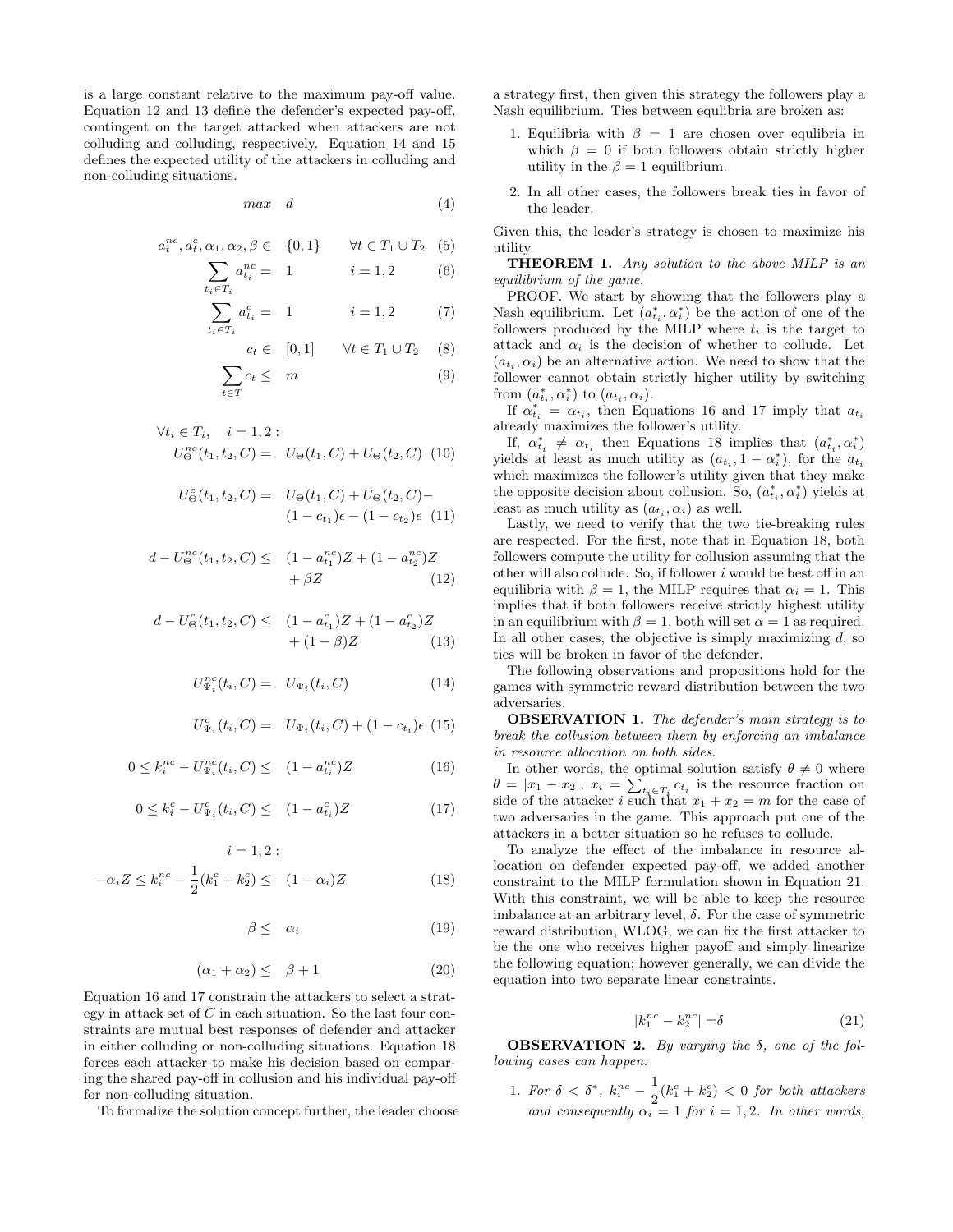the defender is not able to break the collusion between the attackers and  $\beta = 1$ .

- 2. For  $\delta = \delta^*$ ,  $k_1^{nc} \frac{1}{2}$  $\frac{1}{2}(k_1^c + k_2^c) = 0$  for one of the attackers and  $k_2^{nc} - \frac{1}{2}$  $\frac{1}{2}(k_1^c + k_2^c) < 0$  for the other one, so consequently  $\alpha_1$  can be either 0 or 1 and  $\alpha_2 = 1$ . In this case, the followers break ties in favor of the leader, so  $\alpha_1 = 0$  and  $\beta = 0$ .
- 3. For  $\delta > \delta^*$ ,  $k_1^{nc} \frac{1}{2}$  $\frac{1}{2}(k_1^c + k_2^c) > 0$  for one of the attackers and consequently  $\alpha_1 = 0$ . For the other attacker  $k_2^{nc} - \frac{1}{2}$  $\frac{1}{2}(k_1^c + k_2^c) < 0$  and  $\alpha_2 = 1$ . In other words, the defender is able to break the collusion between the attackers and  $\beta = 0$ .

**PROPOSITION 1.** The switch-over point,  $\delta^*$ , introduced in the observation 2 is lower bounded by 0 and upper bounded by  $2\epsilon$ .

PROOF. Using Equation 16, we know that at any target  $t_i, k_i^{nc} \ge U_{\Psi_i}^{nc}(t_i, C)$ . If we assume that the attacker attacks  $t_i, \kappa_i \geq \sigma_{\Psi_i}(t_i, \mathcal{C})$ . It we assume that the attacker attacks target  $t_i^c$  with coverage  $c_{t_i}^c$  by adding and subtracting a term as  $\epsilon(1 - c_{t_i}^c)$ , we can conclude that  $k_i^{nc} \geq k_i^c - \epsilon(1 - c_{t_i}^c)$ . Consequently,  $k_1^c + k_2^c \le k_1^{nc} + k_2^{nc} + \epsilon (1 - c_{t_1}^c) + \epsilon (1 - c_{t_2}^c)$ . On the other hand, according to observation 2.2, at  $\delta = \bar{\delta}^*$ , we have  $k_1^{nc} - \frac{1}{2}$  $\frac{1}{2}(k_1^c + k_2^c) = 0$ . Combining these last two equations, we will get  $(k_1^{nc} - k_2^{nc}) \leq \epsilon (1 - c_{t_1}^c) + \epsilon (1 - c_{t_2}^c)$ . The LHS is equal to  $\delta^*$  and the RHS can be rearranged as  $2\epsilon - \epsilon(c_{t_1}^c + c_{t_2}^c)$ , so we will have  $\delta^* \leq 2\epsilon - \epsilon(c_{t_1}^c + c_{t_2}^c)$ . Given the fact that coverage at each target is in range  $[0, 1]$ , the upper bound for  $-(c_{t_1}^c + c_{t_2}^c)$  will be zero. Finally, by aggregating these results, we can conclude that  $\delta^* \leq 2\epsilon$ . Following the same analysis, the lower bound for  $\delta^*$  can be found starting from  $k_1^c + k_2^c \ge k_1^{nc} + k_2^{nc} + \epsilon (1 - c_{t_1}^{nc}) + \epsilon (1 - c_{t_2}^{nc})$ and as a result,  $0 \leq \delta^*$ .

Given the facts presented in Proposition 1, by enforcing an imbalance of maximum  $2\epsilon$ , the defender will be able to break the collusion. These bounds can be tighter, if we have more information about the distribution of reward at targets. For instance, if reward distribution over targets is close enough to uniform distribution, then the average coverage on each side will be  $\bar{c}_{t_1} = \frac{2x_1}{n}$  and  $\bar{c}_{t_2} = \frac{2x_2}{n}$ , where  $x_1$  and  $x_2$  are fraction of resources assigned to each side and there are  $\frac{n}{2}$ targets on each side. As a result,  $-(c_{t_1}^c + c_{t_2}^c) \simeq -(\bar{c}_{t_1} + \bar{c}_{t_2}).$ So we will be able to find an approximate upper bound of  $2\epsilon(1-\frac{m}{n})$ , where  $m=x_1+x_2$ . These results also implies that the larger the ratio of  $\frac{m}{n}$ , the less imbalance in resource allocation needed to break the collusion. In human subject experiments that will be discussed in the next section, we also observed that the wider the range of rewards over targets, the harder we can break the collusion among attackers.

# 3. HUMAN SUBJECT EXPERIMENTS

The linear program model developed in previous section assumes the rational behavior for the attackers. However, we know that human adversaries are bounded rational and taking that behavior into account will improve the attack prediction accuracy and optimal defender strategy. To that end, we simulated the game in wildlife domain and asked real human subjects to play this game. Then we analyzed the human subject decisions to derive a more accurate model to describe the human adversary behavior in security games in presence of collusion.

## 3.1 Game Interface Design

In our game, human subjects are asked to play the role of a poacher in a national park in Africa. There are different number of hippopotamus distributed over the park which indicates animal density distribution over the area. The entire park area is divided into two sections (right and left) and each human subject can only attack in one section (either right or left); however, they can explore the whole park. The other section of the park is only available to another player who is playing the same game. Each section of the park is divided into  $3 \times 3$  grid, i.e. each player has 9 cells (sub-regions) accessible to him to attack. Players are able to choose different sub-regions and all of the information about success and failure likelihood, reward for the attacker (which is animal density in each sub-region) and penalty at each sub-region (either on left or side of park) will be shown to them. To avoid any bias on part of the human subjects, we assigned the sides to each player randomly and kept the other player anonymous but we used a dummy name as either Alice or Bob (chosen on a random basis) to indicate the other player's side and information. To help the human subjects to have a better view of the success/failure percentage (which is defender coverage) over all the sub-regions, we put a heat-map of that overlaid on Google Map view of the park. Also, to help the players to have a better understanding of the collusion in this game, we provided a table that summarizes all possible pay-offs for collusive attacks based on the collusion bonus considered for each game. The human subjects need to make decisions about: i)whether they are inclined to collude with the other player or not and ii)which region of the park to put their snare (trap) where there is less chance of getting caught and also a high chance of capturing a hippopotamus. So the human subjects may decide to attack "individually and independently" or attack "collusively" with the other player. In both situations, they will attack different sections separately but if both of them agree to attack collusively, they will share all of their pay-offs with each other, equally (fifty-fifty). To enhance understanding of the game, participants were asked to play one trial game to become familiar with the game interface and procedures. Then we provided a validation game to make sure that the players have read the instructions of the game and are fully aware of the rules and options of the game. For our analysis, we selected the valid players based on their performance in validation game and our validating criteria. Finally, the third game which is the main game is shown to the human subjects and their decisions are recorded and analyzed.



Figure 1: Hunters vs Rangers game interface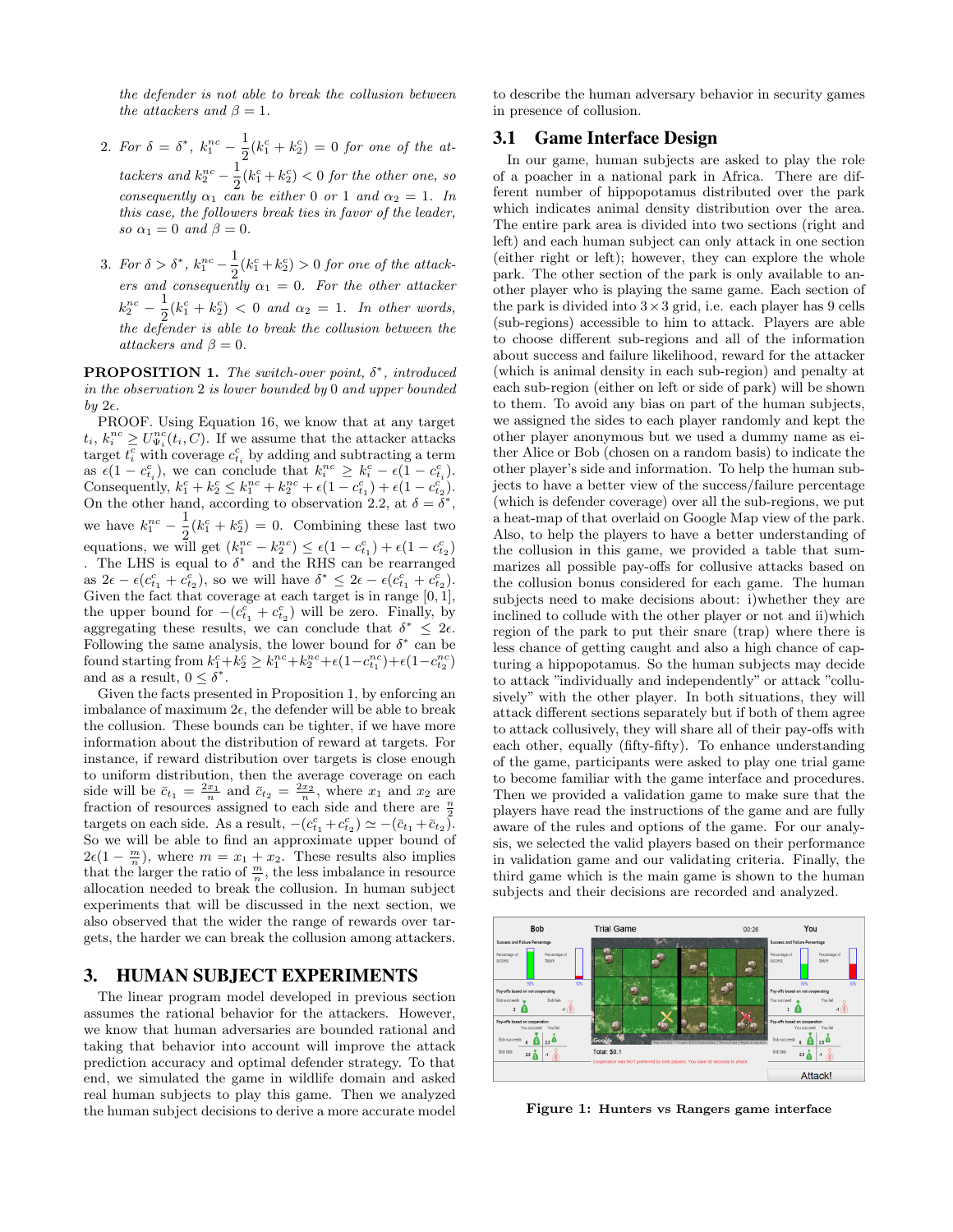## 3.2 Game Pay-off Design

The "Hunters vs Poachers" game described in the previous sub-section is designed as a three-player zero-sum security game with 9 targets available to each attacker. There is one leader (defender) with m resources to cover all the 18 targets (sub-regions in the park) and there are two followers (attackers) that can attack a side of the park. Reward of the adversaries at each cell for an uncovered attack is equal to the animal density at that cell and the penalty of the adversaries at each cell for a covered attack is equal to −1. We designed two different reward structures (animal density distributions), RS1 and RS2, shown in Figure2(a) and  $2(b)$ and deployed on Amazon Mechanical Turk (AMT). In both of these symmetric structures, both players have identical reward distribution and we assumed a bonus of 1 for both setups.



Figure 2: Reward structures deployed on AMT

## 3.3 Experiment Results

For rational adversaries, based on the linear formulation developed in previous section, the defender can obtain the maximum expected utility by breaking the collusion between two adversaries. The main idea for breaking the collusion is to put one adversary in a better condition in terms of defender coverage and the other one in a worse condition, then collusion will not be preferred by one of adversaries and collusion breaks. The corresponding optimal strategy results in an imbalance between the maximum expected utilities on left and right side of the park. We refer to this difference as  $\delta$  which indicates the level of asymmetry in allocating resources on both sides. The correlation between  $\delta$ and aggregated coverage imbalance,  $\theta$ , is illustrated in Figure  $5(b)$ . Blue plots with circular markers in Figure3(a) and 3(b) show the changes in defender loss while  $\delta$  varies for RS1 and RS2, respectively. A key point of this figure is that there is threshold  $\delta$  in which we can break the collusion between rational adversaries which is equal to 0.9 for RS1 and 0.8 for RS2. Another important point is that as we increase the difference between the fraction of resources allocated on both sides, the defender loss will decrease and at  $\delta$  equal to 1.5 the optimum point will be reached. To see how de-



Figure 3: Defender loss vs  $\delta$ 

viating from balanced resource allocation can affect human

adversaries' decisions about collusion, we ran human subjects experiments on AMT for various  $\delta$  values. Figure 4(a) and 4(b) illustrate two sample cases that we have deployed on AMT for RS2 such that in the first case, resources are distributed symmetrically but in the second case  $\delta$  was set equal to 1 and one side is covered more in comparison with the other one. For each reward structure, we tested 4 dif-



Figure 4: Defender strategy deployed on AMT

ferent coverage distribution such that  $\delta \in \{0, 1, 2, 3\}$ . The experiments showed that the level of collusion (percentage of population who decided to collude) decreased by increasing  $\delta$  for both RS1 and RS2 as shown in Figure 5(a) for advantaged attacker who are in a better situation, RS1-A and RS2-A. But for the attackers that are in the disadvantaged situation, RS1-DA and RS2-DA, for both reward structures, we can see a high level of collusion at all levels of  $\delta$ . Average



Figure 5: Collusion level and resource imbalance

defender loss based on the observations are plotted in dashed red lines with rectangular markers in Figure3(a) and 3(b). Instead of a sharp switch-over point from colluding situation into non-colluding situation, we can see a smooth change in average defender loss along with a delayed optimum point in comparison with rational assumption situation. Based on the observations, not all of the targets are identical in terms of attractiveness to the attackers. To illustrate this fact, frequency of attack for both reward structures for the player in a better situation at different levels of  $\delta$  are shown in Figure6(a) and 6(b) and the related human behavior models are discussed in the next section. These figures show that human subjects are showing more risk averse behavior in RS1 relative to RS2. In more details, in similar situations in terms of  $\delta$ , players in RS2 are not only more interested in collusion but also more interested in attacking cells with higher rewards and consequently higher coverage.

### 4. BOUNDED RATIONALITY

#### 4.1 Human behavior models

Subjective Utility Quantal Response (SUQR):To incorporate the effect of bounded rational adversaries, we use the SUQR model, [10], to predict the probability of attack at each target  $t_i$ . This model is an extension to QR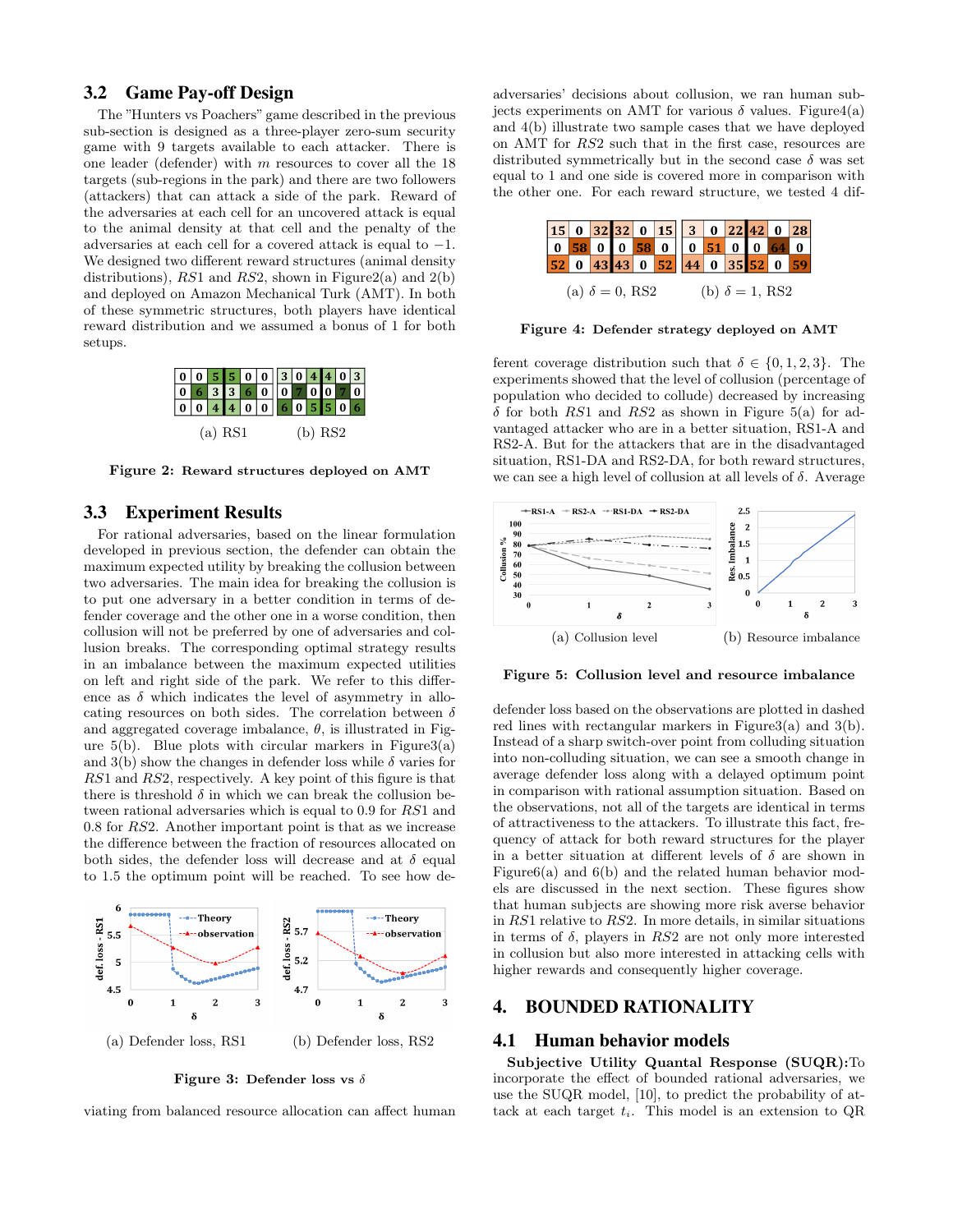

Figure 6: Attack frequency at targets

model presented in [9]. The key idea behind QR model is that, there is higher probability for the adversary to attack a target with higher expected utility. In SUQR, a new utility function called Subjective Utility, is defined which is a linear combination of key features such as defender's coverage probability, adversary's reward and penalty at each target. These features are assumed to be the most important factors in adversary decision-making process.

In this paper, we assume there are two attackers in the security game, so we might see different behaviors from attackers. Since the main idea for breaking the collusion is to impose a resource imbalance between two adversaries, one adversary will be in the better position and the other one will be in the worse position. Assuming perfectly rational adversaries, we expect an inevitable inclination towards collusion from the disadvantaged attacker and an inevitable declination from the advantaged attacker. However, our observation from human subjects experiment did not support this expectation. So to model human behavior, we need to consider all of the possible cases: i) a disadvantaged attacker who is inclined to collude, DA-C , ii) a disadvantaged attacker who is not inclined to collude, D-NC, iii) an advantaged attacker who is inclined to collude, A-C, and iv) an advantaged attacker who is not inclined to collude, A-NC. Given this classification of adversaries, we define a revised version of expected utility in Equation 22 which can be adopted in security games involving collude. In this equation i indicates the attacker that can attack  $t_i \in T_i$  and  $\beta$  indicate each adversarys' decision about collusion. The vector  $\mathbf{w}_i^{\beta} = (\omega_{i,1}^{\beta}, \omega_{i,2}^{\beta}, \omega_{i,3}^{\beta})$  contains information about each adversary type behavior and each component of  $\mathbf{w}_i^{\beta}$  indicates the relative weights the adversary gives to each feature in the decision making process.  $U_{\Psi_i}^c(t_i)$ ,  $U_{\Psi_i}^u(t_i)$  and  $\hat{c}_{t_i}$  shows the penalty, reward and modified coverage probability of the attackers, respectively. Modified coverage probability is a function of the actual coverage probability and will be discussed soon.

$$
\hat{U}_{\Psi_i}(t_i, \hat{C}, \beta) = \omega_{i,1}^{\beta} \hat{c}_{t_i} + \omega_{i,2}^{\beta} U^u c_{\Psi_i}(t_i) + \omega_{i,3}^{\beta} U_{\Psi_i}^c(t_i) \tag{22}
$$

According to the SUQR model, the probability that the adversary will attack target  $t_i$  for each group of adversaries that the defender might face, is given by:

$$
q_{t_i}(C \mid \beta) = \frac{e^{\hat{U}_{\Psi_i}(t_i, \hat{C}, \beta)}}{\sum_{t_i \in T_i} e^{\hat{U}_{\Psi_i}(t_i, \hat{C}, \beta)}}
$$
(23)

Probability weighting function: Prospect Theory provides a descriptive model of how humans make decision among alternatives choices in presence of risk [6], [13]. According to this model, individuals overestimate low probability and underestimate high probability. Following this idea, there are literature in this domain that propose parametric models which capture the non-uniform weighting schemes including both inverse S-shaped as well as S-shaped probability curves, [1], [4]. With the notion of Prospect Theory, the modified coverage observed by the attackers is assumed to be related to the actual probability based on Equation 24, where  $\gamma$  and  $\eta$  determine the elevation and curvature of the function, respectively.

$$
\hat{c}_{t_i} = \frac{\eta c_{t_i}^{\gamma}}{\eta c_{t_i}^{\gamma} + (1 - c_{t_i})^{\gamma}}
$$
\n(24)

## 4.2 Results

Figures  $7(a)$  and  $7(b)$  show the probability weighting functions learned for the disadvantaged and advantaged adversaries for both groups who are colluding and not colluding. Figures  $7(c)$  and  $7(d)$  show the same results for reward structure 2.



Figure 7: Curves learned based on Prospect Theory

The vector  $\mathbf{w}_i^{\beta} = (\omega_{i,1}^{\beta}, \omega_{i,2}^{\beta}, \omega_{i,3}^{\beta}), \eta_i^{\beta}$  and  $\gamma_i^{\beta}$  are computed by performing Maximum Likelihood Estimation (MLE) on available attack data from human subject experiments for four classes of attackers. Table 3 and 4 show the results for both reward structures.

Table 3: Params. learned from data for RS1

| Class | R | ω     | $\omega_{i,2}$ | i.3       |           |     |
|-------|---|-------|----------------|-----------|-----------|-----|
| DA-NC |   |       | $\rm 0.8$      | $\rm 0.3$ |           | 2.4 |
| DA-C  |   | -22.8 | $3.3\,$        | 0.3       | $\rm 0.8$ | 2.2 |
| A-NC  |   |       | $_{1.5}$       | 0.3       |           | 1.8 |
| A-C   |   | 32    | $\rm 0.8$      | $\rm 0.3$ | ) າ       |     |

Table 4: Params. learned from data for RS2

| $\rm Class$ | $\imath.$ | $\omega_{i,1}$ | $\omega_{i,2}$ | $\omega_{i,3}$ |           |               |
|-------------|-----------|----------------|----------------|----------------|-----------|---------------|
| DA-NC       |           | 44.5           |                | $\rm 0.3$      | .4        | $2.2^{\circ}$ |
| DA-C        |           |                |                | $\rm 0.3$      | $\rm 0.6$ |               |
| A-NC        |           | -14.5          | l.5            | $\rm 0.3$      |           | 2.4           |
| A-C         |           | -7.6           |                | 0.3            |           |               |

# 5. CONCLUSIONS

This paper provides two contributions: the first one is formulating a new type of Stackleberg security game involving a beneficial collusion mechanism among adversaries and